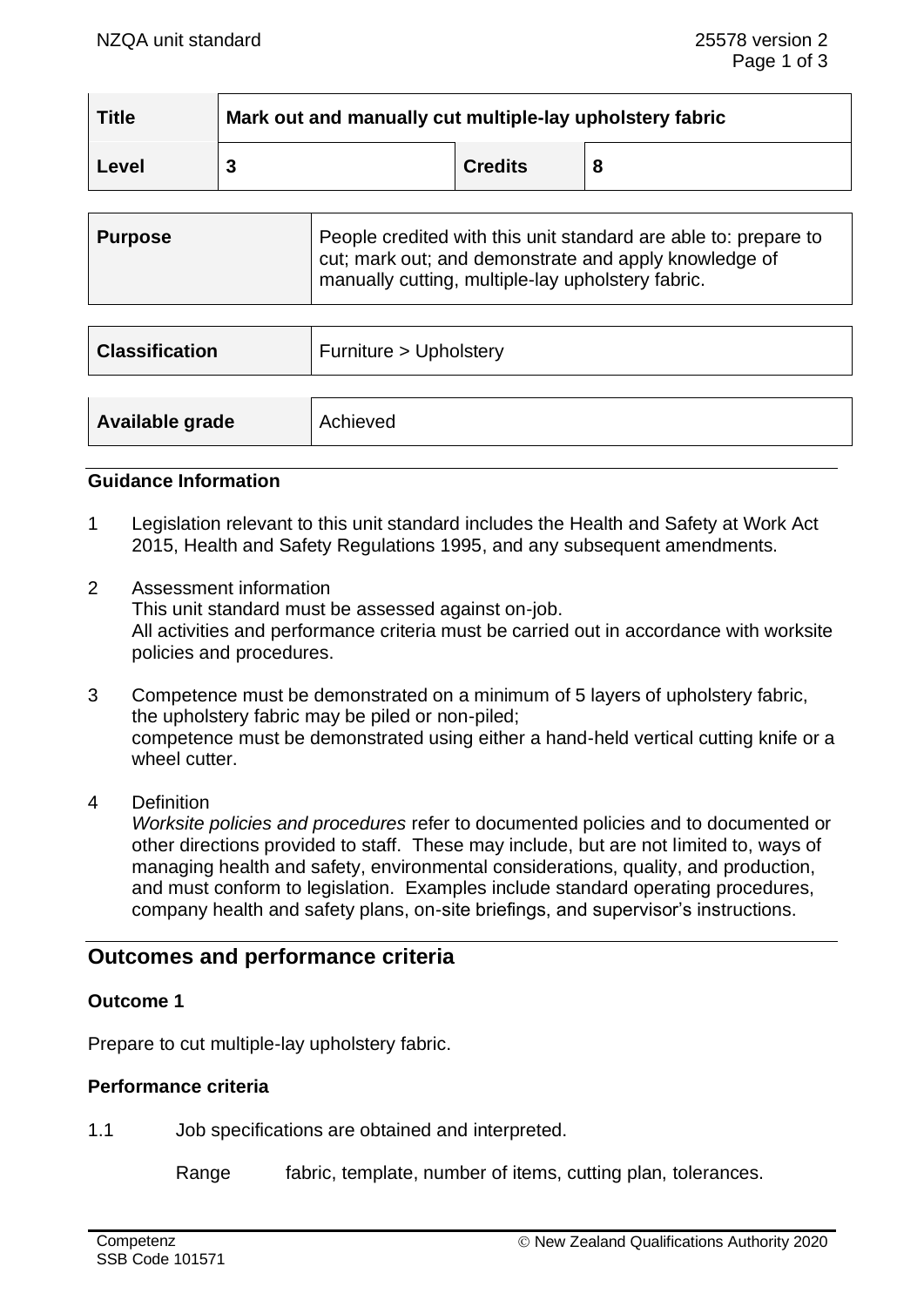1.2 Equipment for job is selected in accordance with job specifications and confirmed to be in good working order.

> Range markers, ruler, straight edges, cutting tools, templates, weights and/or skewers.

1.3 Fabric is selected in accordance with job specifications.

## **Outcome 2**

Mark out multiple-lay upholstery fabric.

### **Performance criteria**

- 2.1 Top lay is rolled out and checked for defects.
- 2.2 Template is placed on fabric to ensure layout of cutting plan meets job specifications.

Range minimise waste, fabric direction, fabric defects.

- 2.3 Fabric meterage is calculated in accordance with number of lays, and fabric availability is checked.
- 2.4 Marker is used to mark out the fabric and label fabric panels in accordance with job specifications.

Range clear line, line up with template, tolerances.

2.5 Remaining layers are rolled out, cut to length, and stacked on top of each other in accordance with job specifications.

Range flat, even salvages, usage recorded.

2.6 Top lay is placed on top of remaining layers and weighted or pinned to minimise movement during cutting.

Range flat, even salvages.

2.7 Fabric usage is recorded while marking out fabric.

### **Outcome 3**

Demonstrate and apply knowledge of manually cutting multiple-lay upholstery fabric.

# **Performance criteria**

- 3.1 The condition of the cutting tools and the procedure for replacing or sharpening a cutting knife is explained.
- 3.2 Cutting knife is sharpened before use.